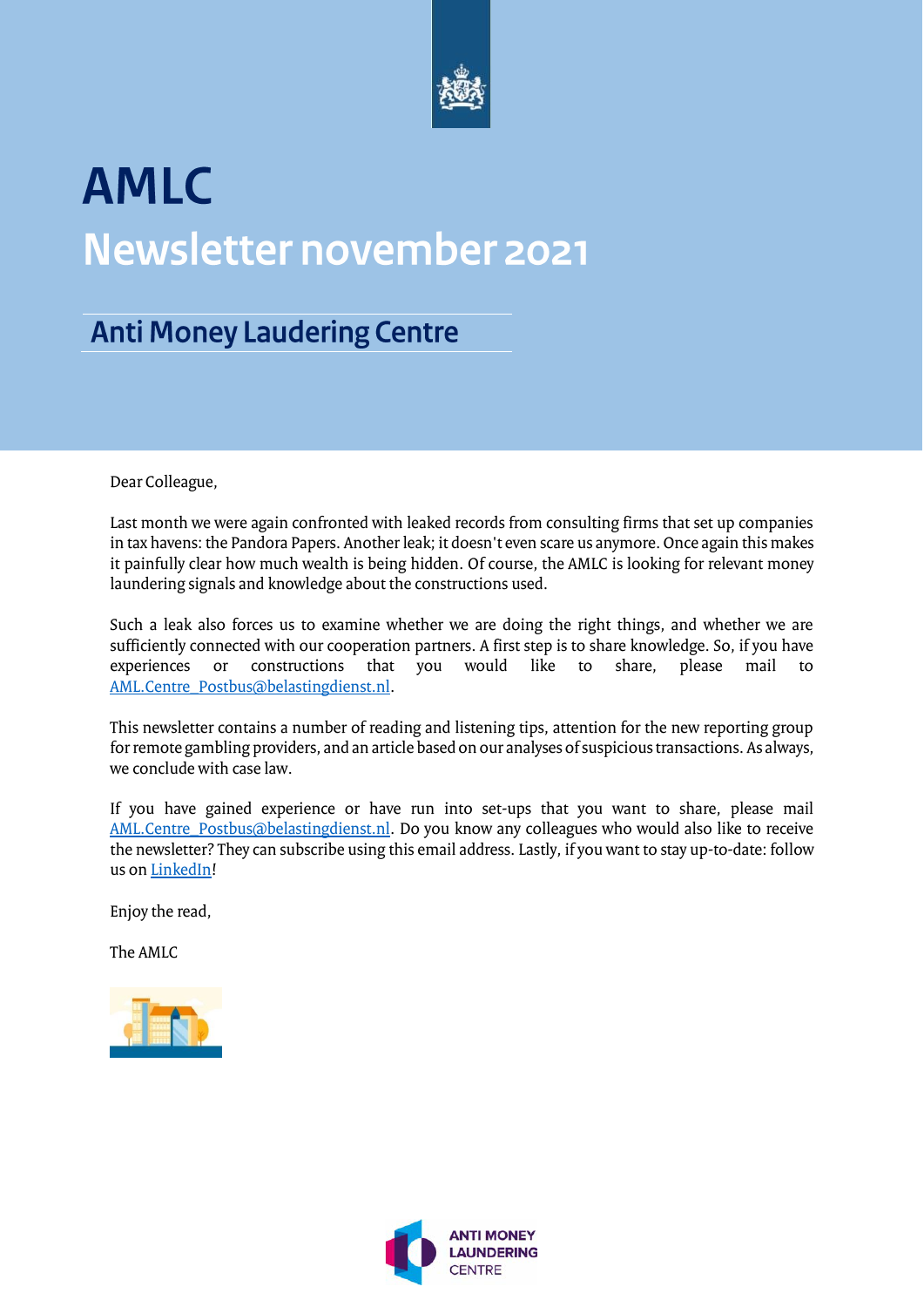## **News**

#### **Reading tip: Coda Oligarchy, a blog by Oliver Bullough**

You may be familiar with the book 'Moneyland' by Oliver Bullough. The well-known British investigative journalist and writer published the book in 2019. Oliver goes back to the history of the development of the offshore industry and he reveals how criminals and the super-rich manage to conceal hundreds of millions from the view of the government by way of shadowy financial structures.

But do you also know that Oliver Bullough continues to give regular new insights by way of a blog/newsletter? He tirelessly publishes matters in great detail such as:

- the reason why the impact of South Dakota's industry should be thought about critically (spoiler-alert: something to do with secrecy)
- How the Czech prime minister Andrej Babiš secretly spent 22 million dollars on a French castle;
- that politicians who boast about being anti-globalist also appear to be the most enthusiastic exploiters of the global financial system;

Oliver recently told readers of his blog during a virtual meeting about the Pandora Papers, and how it has again become obvious that the super-rich are using tax loopholes.

In his journalism, Oliver Bullough does not only enable policy makers to assess the risks more accurately, he also helps investigating officers and analysts who conduct transaction monitoring and KYC to do the same as Bullough explains the context of transactions and company structures clearly. Are your interested? Go to: [https://www.codastory.com/coda-newsletters/.](https://www.codastory.com/coda-newsletters/)

#### **New reporting group – Money Laundering and Terrorist Financing (Prevention) Act**

As of 1 October 2021, the online gambling market has been opened in the Netherlands after the Distance Betting and Gaming Act came into force. At the beginning of October, ten companies obtained a licence from the Dutch Gaming Authority to offer online gambling in the Netherlands. In order to be considered for such a licence, the providers must meet requirements which concern consumer protection and addiction prevention and they must set up a monitoring data bank with near *real time* gaming data. In addition, the providers now come within



the scope of the Money Laundering and Terrorist Financing (Prevention) Act. They must conduct proper client screening and they must monitor the players and the transactions. In the guideline for the Money Laundering and Terrorist Financing (Prevention) Act in respect of the betting and gaming sector, reference is made to objective and subjective indicators which might give reference points for the reporting of unusual transactions. An objective indicator being a payment transfer transaction of an amount of  $\epsilon$  15,000 or more. Click [here](https://www.amlc.nl/online-gokken-als-witwasmethodiek/) for an update of our fact sheet: online gambling as a money laundering method and for more information from FIU-NL clic[k here.](https://www.fiu-nederland.nl/nl/nieuwe-meldergroep-onder-de-wwft)



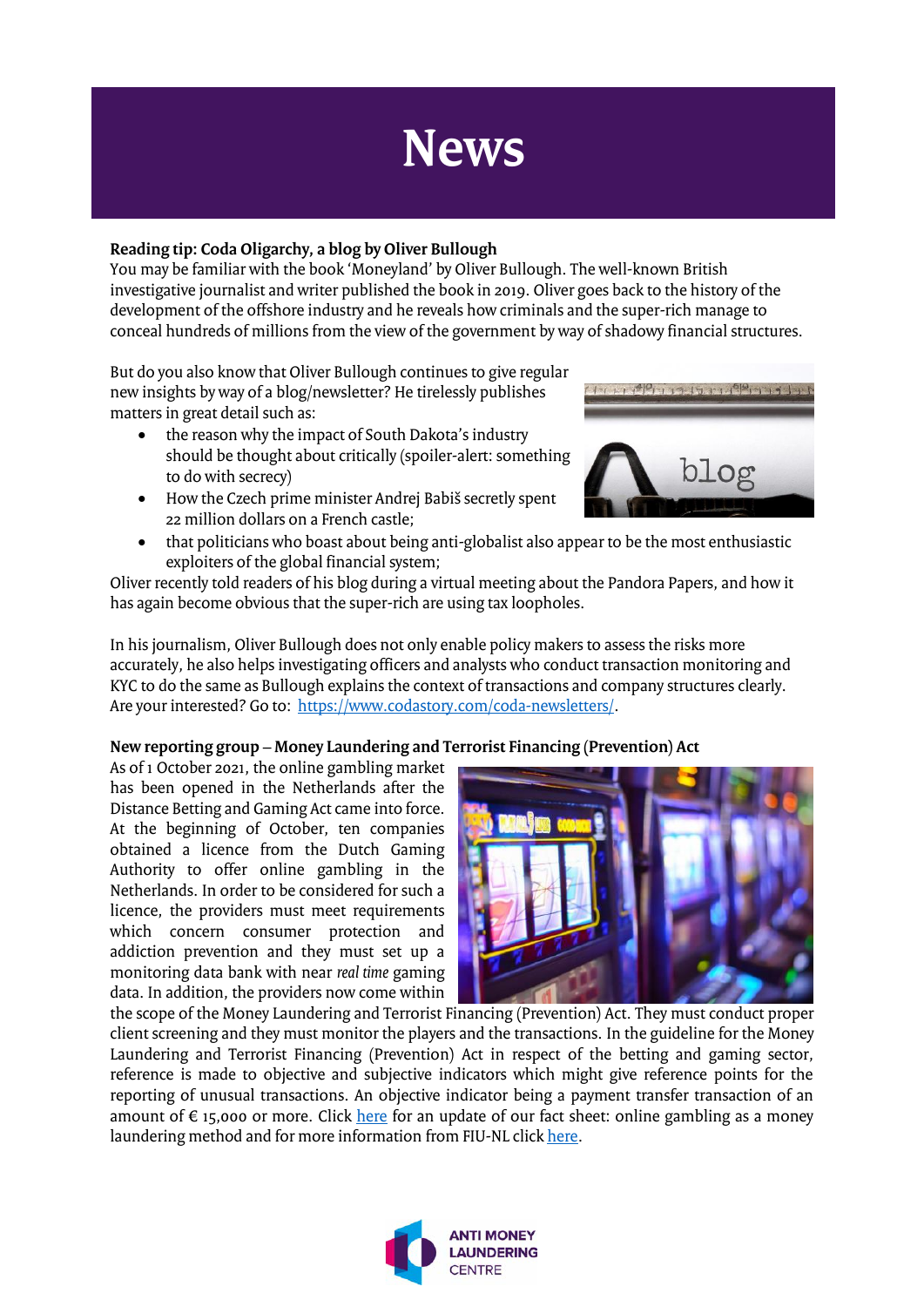#### **Join our game!**

Would your company inadvertently become involved in a money laundering scheme? The Anti Money Laundering Centre (AMLC) developed a workshop together with PwC to increase knowledge and awareness of money laundering. Under the supervision of a data analyst and an anti-money laundering expert, you will investigate in groups how the fictitious *Nabook.com* is being misused to launder the proceeds of crime. You will learn more about money laundering and how to tackle a large amount of data. Are you working in compliance, integrity, Anti-Money Laundering or investigative practice? Preferably outside the financial sector? Sign up! Starting in December, every third Thursday of the month at locations all over the Netherlands. For more information click [here.](https://www.pwc.nl/nl/dienstverlening/forensic-services/anti-witwasworkshop.html)

#### **New AMLC podcast**

If you are acting as a financial institution or if you are trading as another company with China or if you are working as an investigative officer in an investigation procedure in which a Chinese company is involved in a transaction, it is good to know what risks of money laundering the FATF records in their assessments. You can read the FATF's reports with this in mind. FATF<br>published a follow-up report about China this month. published a <u>[follow-up report](http://www.fatf-gafi.org/publications/mutualevaluations/documents/fur-china-2021.html)</u> about China this month. You can also listen to the 15 minutes <u>AMLC podcast</u> in which our colleague Anne Strijker keeps you up to date. You can find it in your favourite podcast app!



### **Feedback in respect of suspicious transactions**

#### *By: Joris Rozemeijer, AML Specialist at AMLC*

#### *Introduction*

The aim of the obligation to report unusual transactions is twofold: the prevention of misuse of the financial system for money laundering and combating money laundering<sup>1</sup>. The obligation to report is a matter of time and money to those institutions. Such commitment will avoid the misuse of the financial system in a preventive manner. But what is the contribution to the combating of money laundering from the point of view of criminal investigations? It makes sense and it is a sign of involvement that there is a call for feedback on what exactly happens to the unusual transactions as reported to the FIU. Various chain partners already provide such feedback. The FIU provides feedback in their annual overview<sup>2</sup> and their website contains casuistry<sup>3</sup> in which suspicious transactions have played a role.

The Supervisory Authorities<sup>4</sup> pursuant to the Money Laundering and Terrorist Financing (Prevention) Act (*Wet ter voorkoming van witwassen en financiering van terrrorisme* or Wwft) are naturally important against this backdrop. These authorities do not actually receive any unusual transactions but they do provide guidance to the institutions that have the obligation to report transactions and to clarify what must be reported to the FIU. Apart from providing guidance, they may also act under administrative law.

The Anti Money Laundering Centre (AMLC) intends to make a contribution to feedback in this article, by reflecting on the details of the suspicious transactions as viewed in the quarterly report of the AMLC. As

l



<sup>&</sup>lt;sup>1</sup> [TK 1992-1993, 23 009, nr. 3 pag. 2](https://repository.overheid.nl/frbr/sgd/19921993/0000017070/1/pdf/SGD_19921993_0006525.pdf)

<sup>&</sup>lt;u>2 [fiu-nederland jaaroverzichten](https://www.fiu-nederland.nl/nl/over-fiu/jaaroverzichten)</u>

<sup>&</sup>lt;sup>3</sup> <u>[fiu-nederland casuistiek](https://www.fiu-nederland.nl/nl/wetgeving/casuistiek)</u>

<sup>4</sup> [Art. 1d Wwft](https://wetten.overheid.nl/jci1.3:c:BWBR0024282&hoofdstuk=1¶graaf=1.1&artikel=1d&z=2021-07-01&g=2021-07-01)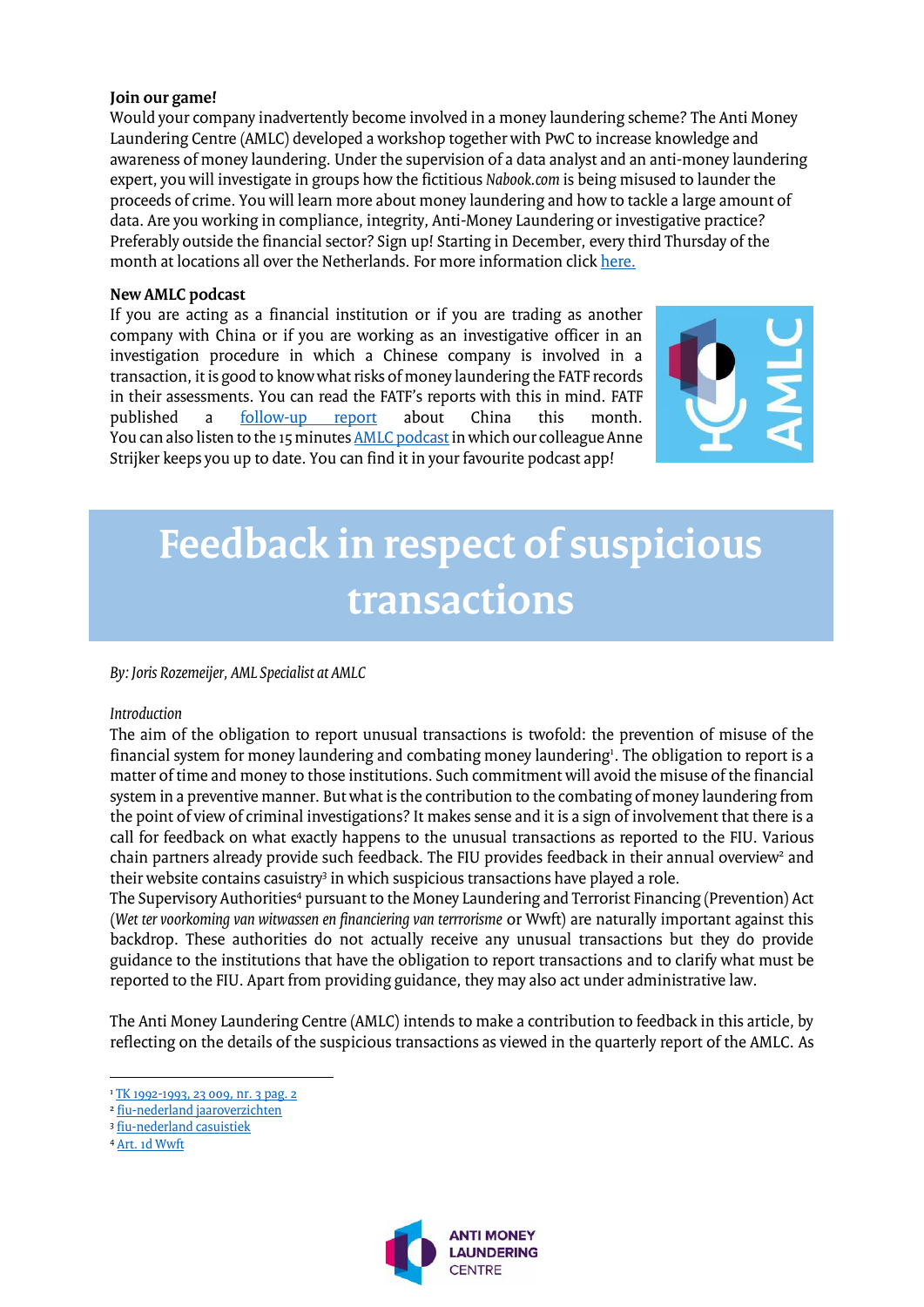AMLC draws up several analyses, and one of these is the quarterly report which contains an analysis of suspicioustransactions for the purposes of criminal investigations: what are the highlights, what are the opportunities and what are the bottlenecks from a law enforcement perspective?

This contribution initially contains considerations on barriers in giving feedback from law enforcement perspective. Subsequently, suspicious transactions of crypto companies are considered in detail. In the most recent quarterly report (Q2 2021), it is striking that the number of suspect transactions from crypto companies has risen by 80% compared to the previous quarter. In the future, other conspicuous items from our analyses will be explored in detail.

#### *Barriers and opportunities*

The feedback on unusual transactions in the public domain is full of barriers and it mainly is a search for opportunities. First of all, it is only the Financial Intelligence Unit that has a view of all of the unusual transactions. After analysis by the FIU, part of the transactions isset forth as being suspicioustransactions which are subsequently made available to law enforcement officers such as the ones from the Police and the Fiscal Intelligence and investigation Service (*Fiscale inlichtingen- en opsporingsdienst* or FIOD). The AMLC (with mainly FIOD staff) can only reflect on suspicious transactions and not on unusual transactions. The 2020 annual report from the FIU shows that out of 722.247 unusual transactions, 103.947 were found to be suspicious transactions. In addition, the annual report also contains a description of the four ways in which unusual transactions become suspect transactions: by way of investigations conducted by FIU itself, by way of hits using data from the index named Reference Index Criminal Investigations and Subjects (*Verwijzingsindex Recherche Onderzoeken en Subjecten* or VROS), by way of hits using data from the Central Judicial Collection Agency (*Centraal Justitieel Incasso Bureau* or CJIB) and by hits with National AML Public Prosecutor – requests (*LOvJ-verzoeken*).

A further barrier is the confidentiality of criminal investigations and the limited way in which criminal judgments show the use of suspicious transactions. Let us suppose that a suspicious transaction gives cause for a criminal investigation or it supplements an ongoing criminal investigation. Nobody would

know except for the investigating officers involved and the Public Prosecutor charged with the investigation. The moment it is first publicly revealed is the date of the actual hearing of the case before the court. It remains to be seen if during the course of that court hearing, it is revealed that specific information comes from a suspicious transaction. As a rule, during the course of an criminal investigation, financial information is gathered on different occasions and in the court hearing, the modus operandi tends to be specifically scrutinized by considering what exactly happened and/or whether it results in an act which is provable;



generally, the question as to how the information was obtained is not considered or considered to a lesser extent. It comes down to the fact that via published case law it is not possible to get an exhaustive overview of judgments of cases in which suspicious transactions played a part. Another aspect is that those who report unusual transactions are not happy that reference is made to them in a criminal case; at times it is clear that the report must have been filed by X, Y or Z, however the Public Prosecutor prefers not to focus on who reported a transaction.

The confidentiality of unusual transactions or suspect transactions can be found in various sections of the law. The provisions that concern confidentiality and secrecy are there for reporting entities, the supervising authorities, the Financial intelligence Unit and law enforcement. The relevant provisions are

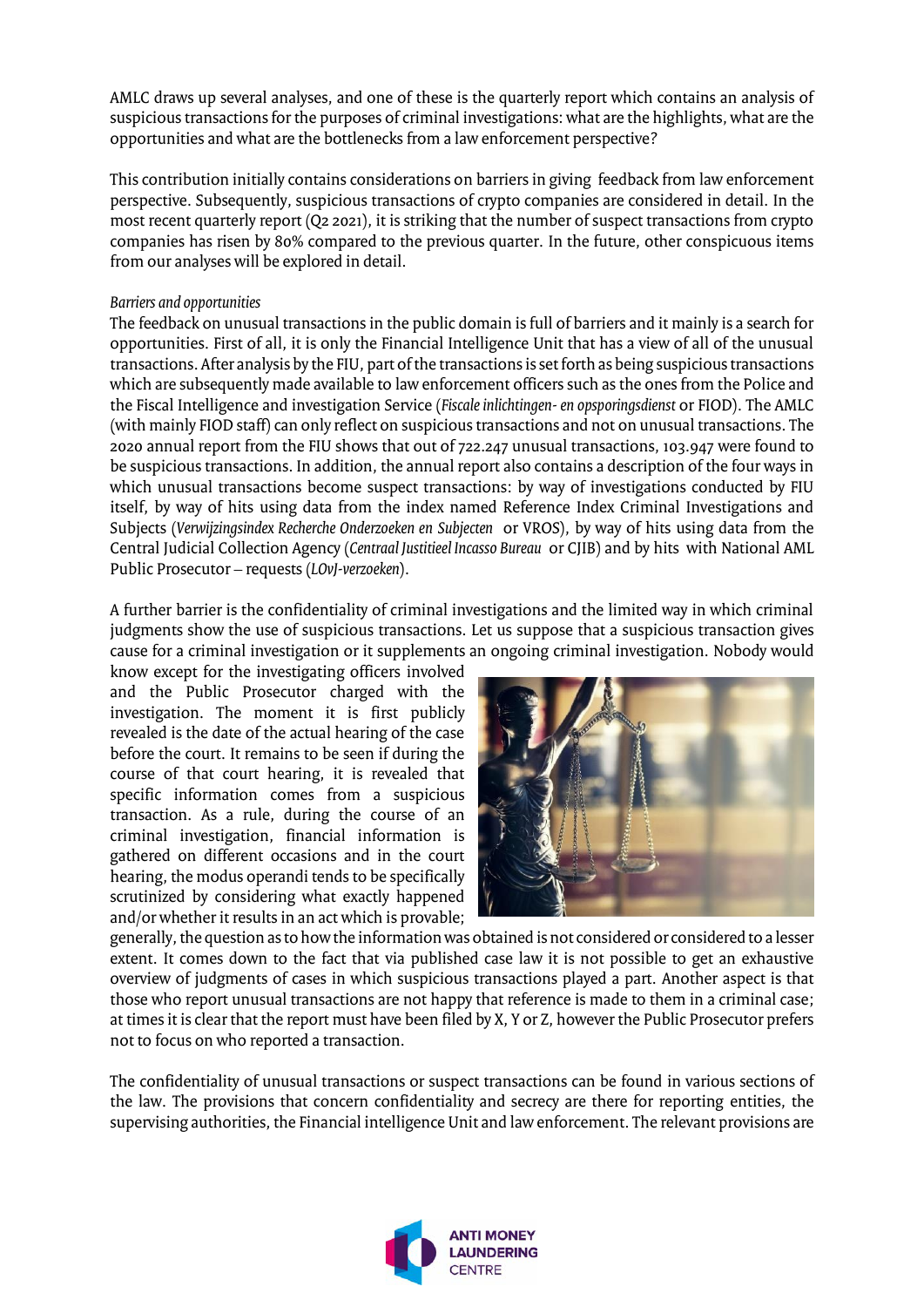mainly found in Money Laundering and Terrorist Financing (Prevention) Act (Wwft) and the Police Data Act (*Wet Politiegegevens* or WPG). The statutory provisions stipulate that feedback from the AMLC may not contain personal data and/or may not be traceable to a person. The consequence is that suspicious transactions are described with a certain amount of abstraction and shown in a larger context, it is in fact almost impossible to focus in on a particular suspicious transaction without a transaction being traceable to a person. Even if the government would like to stress how important unusual transactions are, it is often simply not possible. This might not be satisfactory for some reporting entities.

*Feedback on suspicious transactions, crypto companies* The large increase in suspect transactions of crypto companies in the second quarter of 2021 (as referred to before, a rise of 80% by comparison to the first quarter of 2021). Crypto companies are defined as exchange services in virtual currency and providers of crypto wallets<sup>5</sup>. The crypto companies comprised 7.7% of the suspicious transactions in the second quarter. The obligation to register and to report on the part of the crypto companies is relatively recent (as of 21 May 2020 pursuant to the



Money Laundering and Terrorist Financing (Prevention) Act (Wwft) and the increase of in reported transactions are in line with what might be expected from these new reporting entities. It is especially so as cryptos may be interesting to criminals. A judge of the criminal court formulated it in his judgment<sup>6</sup>  $\overline{a}$ as follows "it is a well-known fact that bitcoins are often used in criminal environments, including drug trafficking." In view of the current development and the legalization of the branch via the Money Laundering and Terrorist Financing (Prevention) Act (Wwft), it seems that this well-known fact is rather bold now and it does not do justice to the legal users of crypto services. A more balanced view can be seen on the Internet site of The Dutch National Bank (*De Nederlandsche Bank* or DNB)<sup>7</sup> ; Cryptos are vulnerable to financial and economic crime". Crypto services have an increased risk $^{\rm 8}$  for being used by criminals as a result of which there might be a reasons to report an unusual transaction earlier. A positive development in this area is that part of the crypto companies is registered at the Dutch National Bank (DNB)°, they are under the supervision of DNB and they report to the FIU.

In exact figures, 921 suspect transactions come from 12 different exchange services in virtual currency in the quarter as analysed. The aforementioned suspicious transactions amount to  $\epsilon$  17,499,877. 375 suspicious transactions are from providers of wallets, amounting to  $\epsilon$  6,742,336. The relationship between the transactions reported on an objective indicator and a subjective indicator is fifty-fifty. The Appendix 1 of the implementation decree of the Money Laundering and Terrorist Financing (Prevention) Act (Wwft)<sup>10</sup> includes that the objective indicator applies to transactions of  $\epsilon$  15,000 or more or for exchanging a virtual value to a cash value of € 10,000 or more. The identification of transactions on the basis of such objective indicators is quite straight forward. In the implementation policy, the subjective indicator is considered to possibly be linked to money laundering and the financing of terrorism. The guideline from the DNB pursuant to the Money Laundering and Terrorist Financing (Prevention) Act (*Wwft*) and the Sanctions Act<sup>11</sup> has not been finalized for crypto companies. DNB refers<sup>12</sup> on its website to the FIU<sup>13</sup> website for more information about the subjective indicator. The referral to the FIU results in a list of typologies from 2017 in relation to the buying and selling of virtual payment instruments. The FIU

<sup>&</sup>lt;sup>13</sup> fiu-nederland [witwastypologieen virtuele-betaalmiddelen](https://www.fiu-nederland.nl/nl/wetgeving/witwastypologieen/virtuele-betaalmiddelen)



 $\overline{a}$ <sup>5</sup> [Art. 1a lid 4 sub l & sub m Wwft](https://wetten.overheid.nl/jci1.3:c:BWBR0024282&hoofdstuk=1¶graaf=1.1&artikel=1a&z=2021-07-01&g=2021-07-01)

<sup>6</sup> [ECLI:NL:RBROT:2019:2408](http://deeplink.rechtspraak.nl/uitspraak?id=ECLI:NL:RBROT:2019:2408)

<sup>7</sup> [DNB integriteitstoezicht op aanbieders van cryptodiensten](https://www.dnb.nl/voor-de-sector/open-boek-toezicht-sectoren/aanbieders-cryptodiensten/integriteitstoezicht-op-aanbieders-van-cryptodiensten/)

<sup>8</sup> Zie ook [deze infographic n.a.v. het NRA](https://www.bureauft.nl/wp-content/uploads/2020/07/20200703_NRA_Witwassen.pdf)

<sup>9</sup> DNB registers van aanbieders van [cryptodiensten](https://www.dnb.nl/openbaar-register/registers-van-aanbieders-van-cryptodiensten/)

<sup>&</sup>lt;sup>10</sup> [uitvoeringsbesluit Wwft 2018](https://wetten.overheid.nl/BWBR0041193/2021-04-01)

<sup>&</sup>lt;sup>11</sup> [DNB leidraad](https://www.dnb.nl/media/dzicty20/dnb-leidraad-wwft-en-sw.pdf) wwft en sw (zie p.5/p.6)

<sup>&</sup>lt;sup>12</sup> [DNB indicatoren die](https://www.dnb.nl/voor-de-sector/open-boek-toezicht-sectoren/aanbieders-cryptodiensten/integriteitstoezicht-op-aanbieders-van-cryptodiensten/wwft-crypto/transactiemonitoring/indicatoren-die-bij-cryptodiensten-kunnen-wijzen-op-ongebruikelijke-transacties/) bij cryptodiensten kunnen wijzen op ongebruikelijke transacties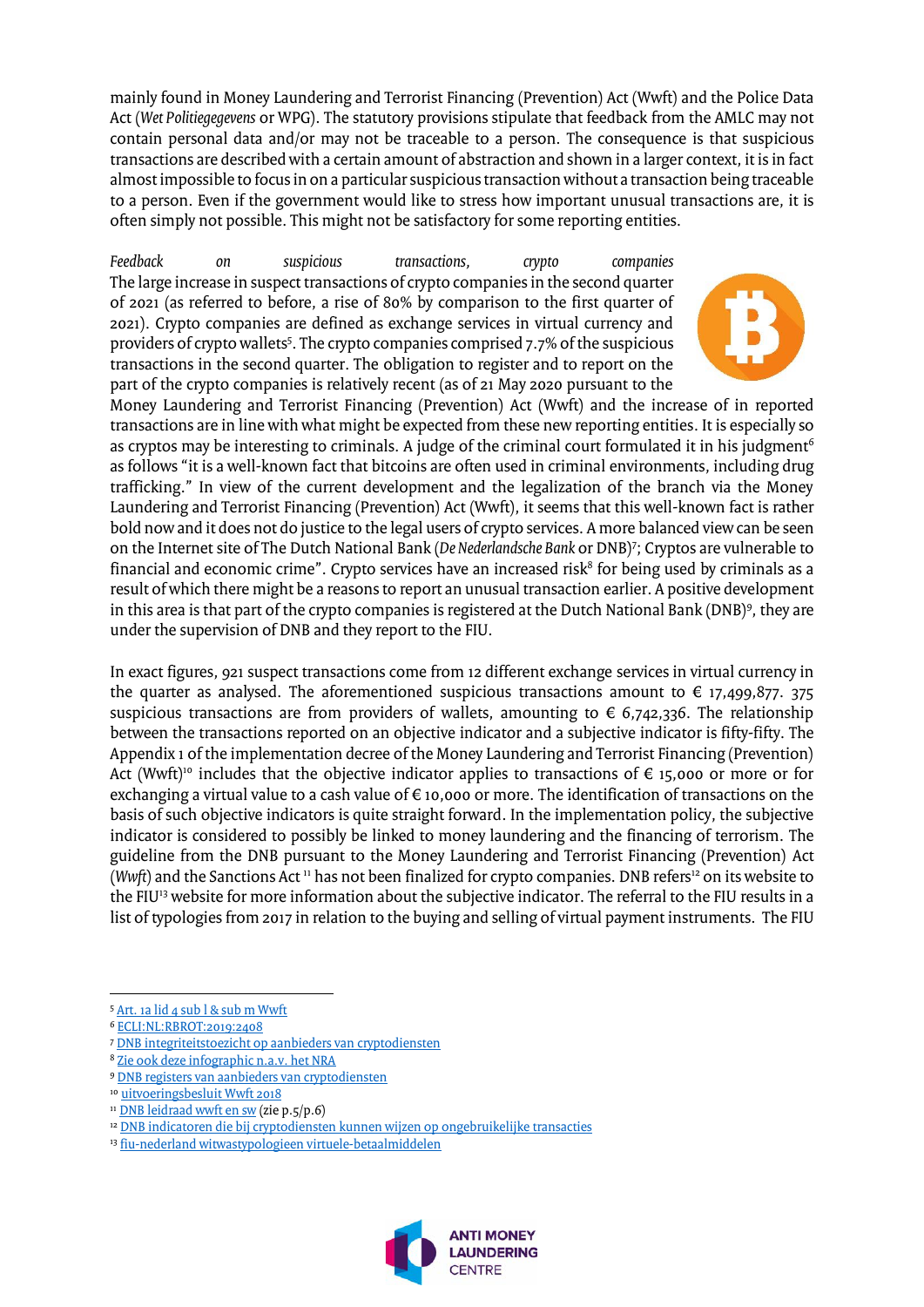also refers to a list<sup>14</sup> of countries that are considered to be an increased risk. The identification of transactions based on the subjective indicator is less straight forward and needs a tailored approach.

Upon analysis of the suspicious transactions by the AMLC, and it is very likely to apply to other law enforcement agencies, that the 'reporting text' is the first thing that is looked at. The explanation that reporting entities provide, or as the provisions of the Money Laundering and Terrorist Financing (Prevention) Act (*Wwft*) stipulate the description on the basis of which a transaction is designated to be an unusual



transaction<sup>15</sup>, is of great relevance in order to ensure that a suspicious transaction is upgraded to a criminal investigation. Without having a fully-fledged disclosure text, any suspicious transactions are generally more of a database at the service of ongoing criminal investigations rather than a starting point for criminal investigations. Equally, such a database is valuable and it provides an insight into the identity of a person who is behind the receiving wallet; unfortunately, so far, where suspicious transactions are concerned, it is seldom known who the person is behind the sending wallet.

For the benefit of this article, the reporting texts of the crypto companies have been examined in detail. It is conspicuous that from the transactions that were reported on a subjective indicator in the quarter as analysed, 80 % of the suspicious transactions only include a receiving wallet and/or a transaction code. The remaining 20% of the suspicious transactions also set out coded/standard reporting texts, the most frequently occurring texts refer to the darknet market, a presumption of a connected transaction, broker scams and child abuse. There is only 1% of the suspicious transactions which involves a 'unique reporting text'; in such cases reference is made to websites or companies. Such specific statements are indeed links which are necessary for investigations in order to be able to act on a reported transaction. With a view to the future of such suspicious transactions and their usability, it is useful for the purpose of investigation if more of the reporting texts consist of unique texts, possibly with an appendix. It is a regular incidence to see a coded disclosure text which shows that the compliance department noted an unusual transaction without any further 'unique reporting text' as to why the compliance department came to such a conclusion. In the event that a compliance department would provide such an explanation, investigations might be provided with leverage to be able to proceed with a suspicious transaction. The fact that specific websites or companies are named are good examples, however, overall, it is a matter of elaboration on the unusualness of the transaction which helps an criminal investigation on its way.

All of the transactions which are over the limit of the objective indicator are presented as an 'objective report'.No subjective transactions were reported which are higher than the limit of the objective indicator. It seems a natural outcome of the indicator system we have in The Netherlands. The customization needed for reporting an subjective transactions is not necessary for the objective indicator,whilst it is especially valuable to law enforcement to know if (especially for the higher amounts) in addition to the objective indicator, there is also a subjective indicator. It is therefore not surprising



 $\overline{\phantom{a}}$ 



<sup>14</sup> [gedelegeerde verordening EU van 14 juli 2016](https://eur-lex.europa.eu/legal-content/NL/TXT/PDF/?uri=CELEX:02016R1675-20201001&from=EN)

<sup>15</sup> [Art. 16 lid 2 sub e Wwft](https://wetten.overheid.nl/jci1.3:c:BWBR0024282&hoofdstuk=3¶graaf=3.2&artikel=16&z=2021-07-01&g=2021-07-01)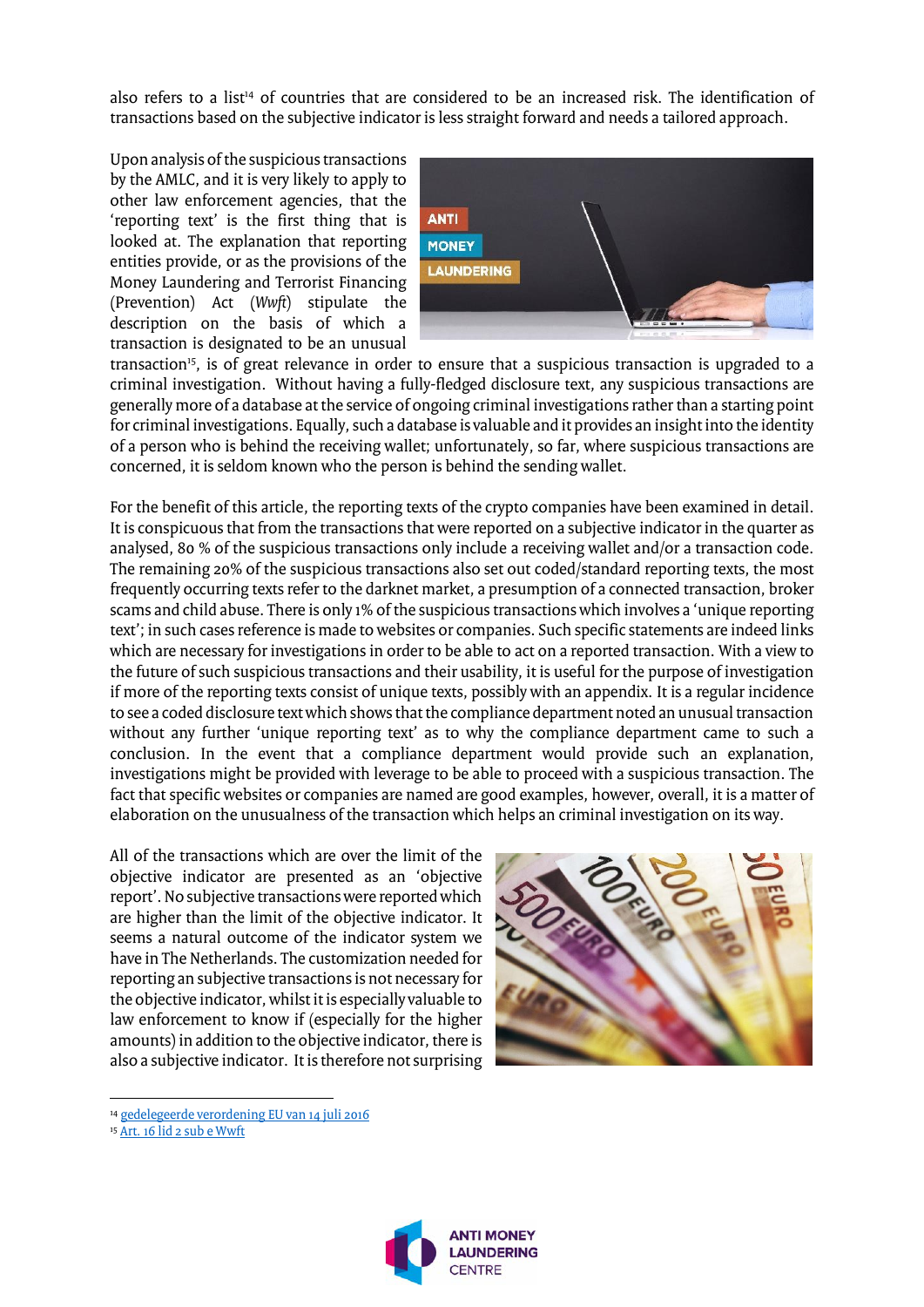to note that in the cases of suspicious transactions which have been reported on the basis of the objective indicator, there are hardly any 'unique reporting texts'. The foregoing while the top objective transactions represent a value between two hundred thousand and three hundred thousand Euros and it is particularly relevant to the transactions representing a higher value that explanations are given on the unusualness.

#### *In conclusion*

All of the unusual and suspicious transactions reported by crypto companies have made it possible for the government authorities to be able to have a view of the money flows that may imply crime and to investigate underlying criminal offences.<sup>16</sup> In almost all financial criminal investigations it will be investigated if the FIU has suspicious transactions. Some suspicious transactions or groups of suspicious transactions may be used as intelligence or may evolve into a criminal suspicion and form the starting point for a criminal investigation. The reports from the crypto companies have made a contribution to the above. The value to law enforcement might even have more substance if the unusual transactions reported on an objective indicator and a subjective indicator contain more unique reporting texts that specify why the transaction is unusual. Hopefully this feedback provides some inspiration to achieve this objective.

## **Case law**

#### **District Court Amsterdam, 1 September 2021, banking relationship – charity foundation [ECLI:NL:RBAMS:2021:4667](https://uitspraken.rechtspraak.nl/inziendocument?id=ECLI:NL:RBAMS:2021:4667&showbutton=true&keyword=ECLI%3aNL%3aRBAMS%3a2021%3a4667)**

This case concerns the issue as to whether the Rabobank was allowed to terminate the banking relationship with a charitable foundation for Palestinian orphans in Gaza, Lebanon and Turkey. The bank terminated the banking relationship as it was unable to establish the origin and the destination of the flow of money. The bank alleged that the foundation had taken over activities from another foundation which might possibly support terrorism. On several occasions, the bank requested a certification which monitors



that a charity actually contributes to a better world as well as carefully managing their expenses. Such a certification requires an audit report from an accountant. In addition to the requirement of a certification, the bank requested an internal compliance policy. Eventually, the foundation obtained the audit report on 31 March 2021. The foundation has no certification – as yet.

As far as the issue is concerned whether it was allowed to terminate the banking relationship, the court in preliminary relief proceedings considered it relevant that two members of the board of the foundation, who were relatively new, made arrangements for a reputable office to conduct an audit of their financial statements. They furthermore were actively in the process of obtaining the certification. In addition, it is of importance that the foundation sent lists of orphans, proofs of payments and copies of passports to

 $\overline{\phantom{a}}$ 



<sup>&</sup>lt;sup>16</sup> Zie vice versa [ECLI:NL:RBAMS:2021:2600](http://deeplink.rechtspraak.nl/uitspraak?id=ECLI:NL:RBAMS:2021:2600) e.a.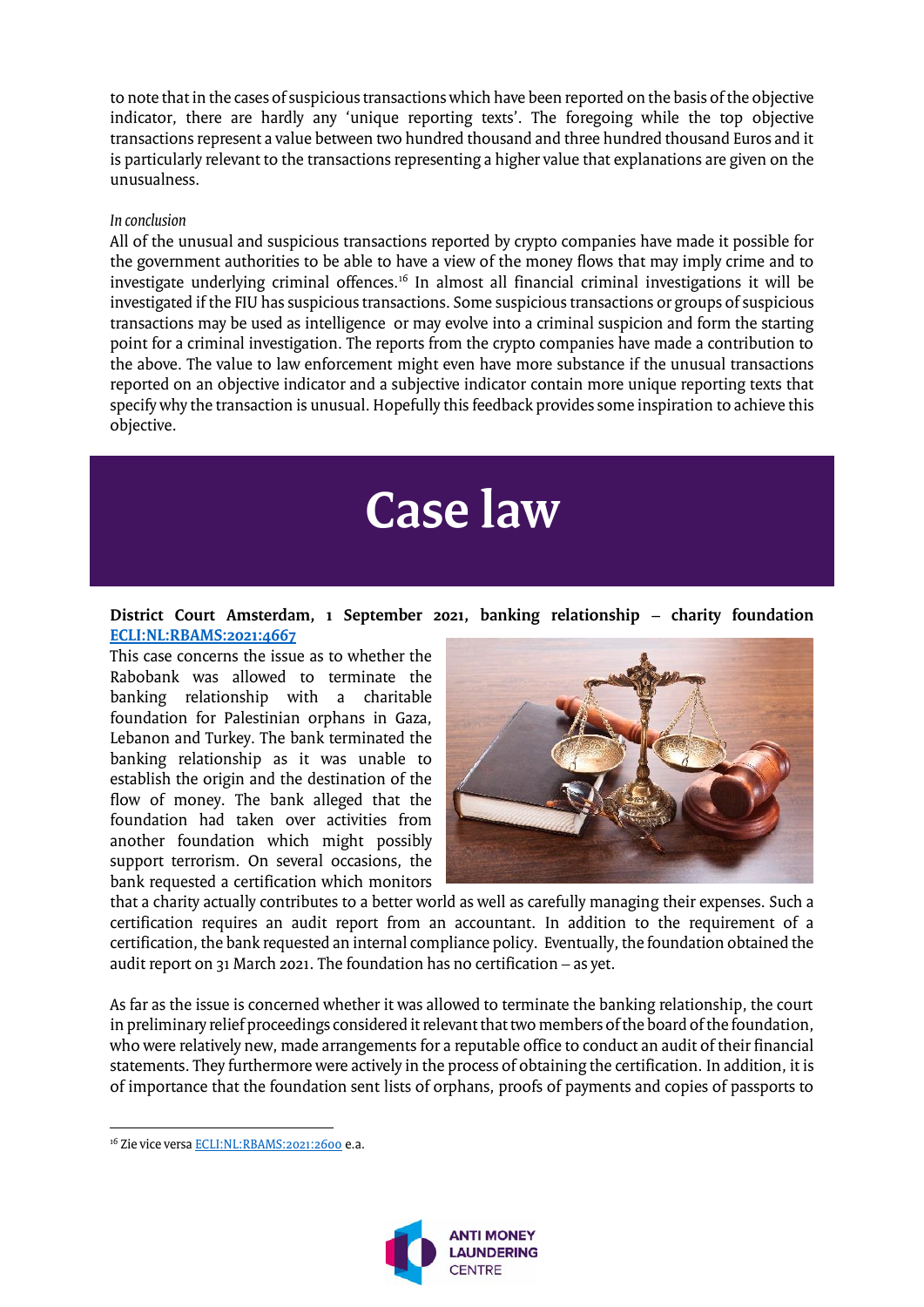the bank and that the bank did not indicate that anything was wrong or missing. The bank had certain ideas as to what the compliance policy of the foundation should entail but the court states that it is unclear what such a policy should involve and what the benefit would be. The bank did not clarify this. The foundation submitted its reasons as to why it knows exactly where the money ends up (i.e., it is going to the orphans). The foregoing was verified by an accountant by way of a statement added to the annual financial statements. In addition, the submission of the audit report and the quality certification have taken longer due to the corona pandemic. On the bases of the foregoing, the court is of the opinion that there are too few indications that the working method of the foundation is contrary to the Money Laundering and Terrorist Financing Act (*Wet ter voorkoming van Witwassen en Financiering van Terrorisme* or Wwft) and other relevant acts and as a result. The bank must continue the relationship.

*The concerns and the alertness of the bank in respect of the risks of money laundering and the financing of terrorism in this case are with very good reason. In order to make an assessment, the court considers it important that the foundation provided evidence of the destination of the money and that it was approved by an accountant.*

#### **The court in the first instance of Curaçao, 14 September 2021, Embezzlement and money laundering by a civil-law notary: [ECLI:NL:OGEAC:2021:161](https://uitspraken.rechtspraak.nl/inziendocument?id=ECLI:NL:OGEAC:2021:161&showbutton=true&keyword=ECLI%3aNL%3aOGEAC%3a2021%3a161+)**

This case concerns a civil-law notary in Curaçao who is suspected of the embezzlement and money laundering of 1.4 million Antillean Guilders (converted approximately € 670,000) via the clients' account of his office over a period of ten years. He effected the same by diverting funds from the clients' account via his mother's bank account to his personal bank account. He subsequently used this money for buying

a piece of land and luxury goods such as a car and a piano. The suspect concealed the fact that it was money that was withdrawn from the clients' account by giving these transactions incorrect descriptions such as a "loan" or an "immovable property transaction". The suspect was also aware that the amounts were coming from the clients' account and that the money did not belong to him, but to third parties. By concealing the money from the person entitled and to embezzle it and to withdraw the money afterwards and to convert it, the suspect concealed the criminal origin of the money and is guilty of money laundering. As a result of the long duration and the frequency, the court sentenced the civil-law notary on account of habitual money laundering and also on account of embezzlement as a civil servant.

 $\overline{a}$ 



*As the suspect has been living off the money, he converted it. It counts strongly against him that he abused his position as a civil-law notary. It is for that reason that he was sentenced to a term of imprisonment of 1.5 years, a disqualification from his profession and confiscation proceedings will follow. In the Netherlands a conviction for money laundering during the course of practising a profession would be self-evident but a sentence-increasing provision is not or not yet part of the penal law in Curaçao.*

#### **The Trade and Industry Appeal Tribunal, 7 September 2021, the right to remain silent of an accountant[:ECLI:NL:CBB:2021:857](https://uitspraken.rechtspraak.nl/inziendocument?id=ECLI:NL:CBB:2021:857&showbutton=true&keyword=witwassen)**

In these disciplinary proceedings the Public Prosecution Service (*Openbaar Ministerie* or OM) filed a complaint against an accountant on account of wrongfully providing an audit certificate of approval and not reporting unusual transactions in good time to the Financial Intelligence Unit (FIU). In the proceedings at the Accountancy Division, the accountant did not put up a substantive defence, on account of the fear that his statement in the disciplinary hearing might be used against him in his criminal case. According to the Accounting Division, the accountant was free not to put forward a substantive defence, but it did not alter the fact that he did not contest the accusations. The complaint from the Public Prosecution Service was subsequently upheld in all its components.<sup>17</sup> On appeal, the

<sup>17</sup> Due to a substantial and structural flow of money without invoices or contractual obligations in writing, a loan to a Director and a loan to another entity without the provision of security, the accountant should have seen reasons to report to the Financial Intelligence Unit (FIU). In addition, there failed to be a reliable base for the audit reports as issued.

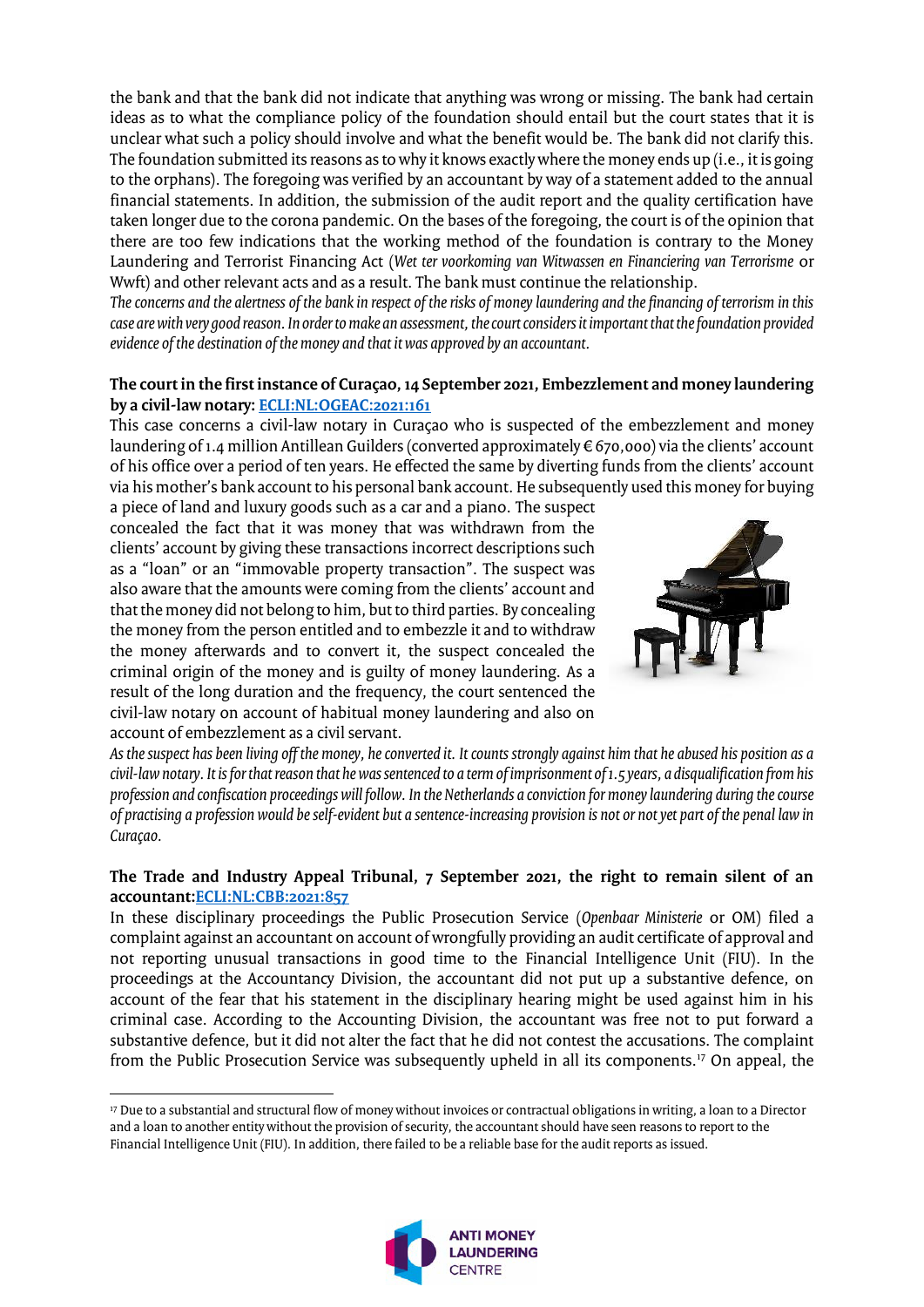accountant argued that he was sentenced twice for the same act, as the penal law provides for the same sanction in the form of a disqualification from a profession as disciplinary proceedings do in the form of deregistration. The accountant argues that the Public Prosecution Service bypasses the nemo tenetur principle by filing a disciplinary complaint. The tribunal stated that the Public Prosecution Service recognized that during the course of a concurrence between penal and disciplinary proceedings, an accountant may come into conflict with the nemo tenetur principle as applicable in penal law. Further

to the fear of the accountant to break his right to remain silent if he would conduct a defence in the disciplinary proceedings, the Public Prosecution Service declared in a letter that the statement would not be submitted in the penal case. The Tribunal considered the foregoing insufficient as the letter only ensured that statements in the disciplinary proceedings were not<br>added to the ongoing criminal ongoing criminal proceedings. Not until the court hearing on appeal did the Public Prosecution Service make an unequivocal undertaking that the decisions in the disciplinary



proceedings would not be added to the records of the criminal case. Further to the foregoing, the accountant indicated that he was prepared to make a statement in the disciplinary proceedings. The Tribunal is of the opinion that the accountant must be given said opportunity and it refers the case to the Accounting Division.

*The nemo tenetur principle means that a suspect in a criminal case may not be forced to cooperate in his own conviction. This principal only applies if it is a matter of a criminal charge within the meaning of Article 6 of the European Treaty for the Protection of Human Rights and Fundamental Freedoms which is not at issue here. The concurrence between penal law and disciplinary law is acceptable. Even if the Public Prosecution Service filed a disciplinary complaint. It is not a matter of bypassing the nemo tenetur principle, but on account of the dispute that has arisen in respect of said penal principle, the unequivocal undertaking on the part of the Public Prosecution Service stating that the statements will not be included in the criminal file is obviously in place.*